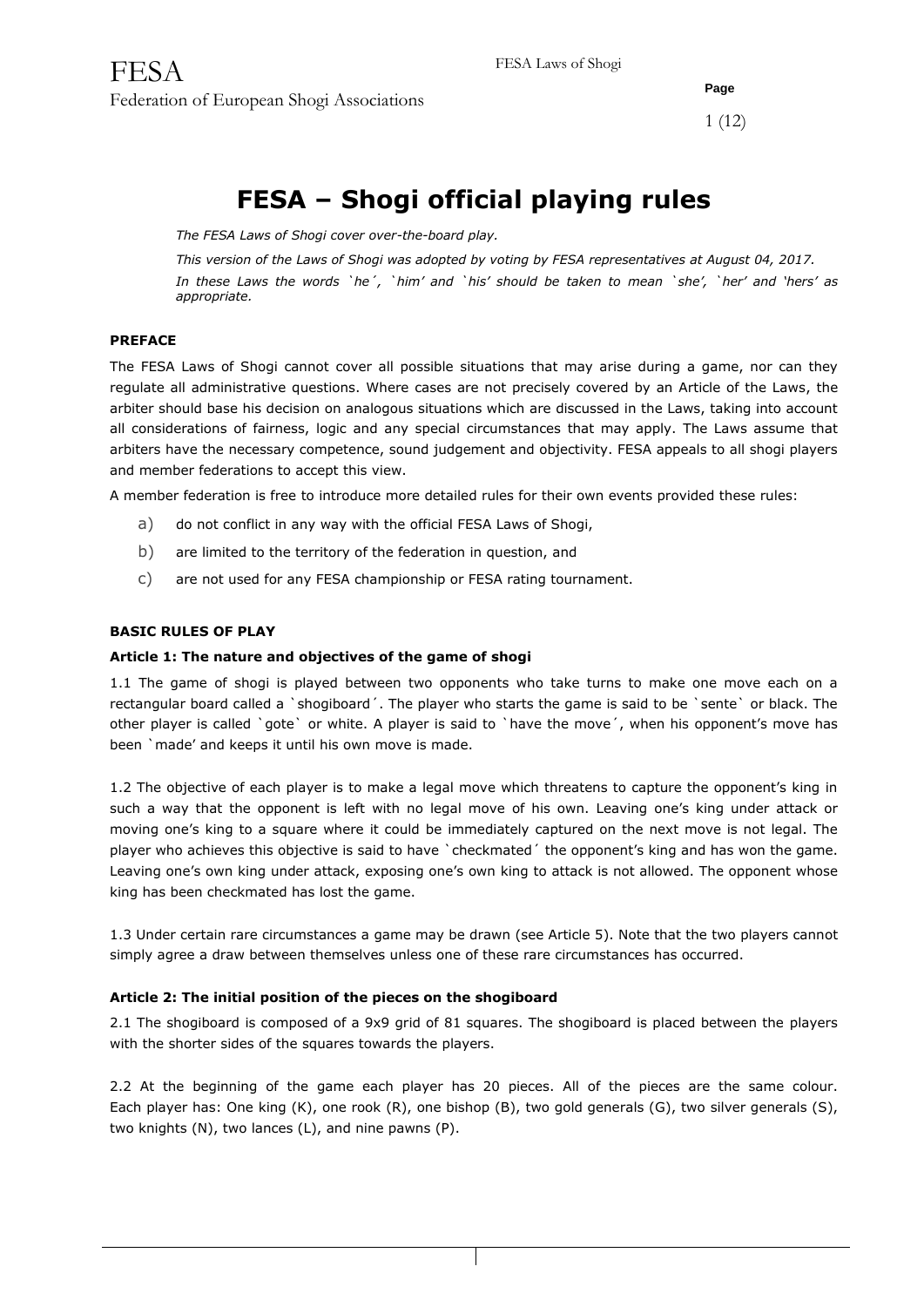## FESA Federation of European Shogi Associations

## **Page**

2.3 Each player's pieces are placed on the board with the pointed end facing the opponent. In the initial position, each player's own pieces occupy the three ranks closest to that player. The initial position of the pieces on the shogiboard is as follows:

|   | 香封 簸 金 王 金 簸 |   |   |    |   |   | 卦春  |   |
|---|--------------|---|---|----|---|---|-----|---|
|   | 豣            |   |   |    |   |   | 睡   |   |
| 垂 | 委            | 赉 | 垂 | 垂  | 录 | 爭 | 录   | 垂 |
|   |              |   |   |    |   |   |     |   |
|   |              |   |   |    |   |   |     |   |
| 歩 | 歩            | 歩 | 歩 | 歩  | 歩 | 歩 | 歩   | 歩 |
|   | 角            |   |   |    |   |   | 飛   |   |
| 香 | 桂            | 銀 |   | 金玉 | 金 |   | 銀桂香 |   |

2.4 The nine vertical columns of squares in the diagram above are called `files'. The nine horizontal rows are called `ranks´. A straight line of squares touching corner to corner, is called a `diagonal´. The three ranks closest to each player's opponent is that player's `promotion zone'.

## **Article 3: The moves of the pieces**

3.1 It is not permitted to move a piece to a square occupied by one of your own pieces. You can however move a piece to a square occupied by an opponent's piece. Such a move captures the opponent's piece. Captured pieces are said to be in the capturing player's `hand`. Captured pieces have always to be visible to both opponents, ideally put on small board dedicated to these, named 'komadai'. The pieces should be arranged neatly, with the unpromoted side facing up.

3.2 The rook, bishop, silver general, knight, lance and pawn can all be 'promoted'. If a player moves one of these pieces into, within or out of his promotion zone, he has the right to promote the piece as part of that move by turning it upside down. A player must promote a piece if it is moved to a square from which it could not move again if left unpromoted. Promotion is irreversible until the piece is captured. After capture the piece reverts to its original unpromoted state.

The moves and promoted moves of the pieces are as follows:

3.3 The king may step to any adjacent square not under attack from one or more of the opponent's pieces.

3.4 The rook may slide to any square along the file or along the rank on which it stands. It cannot jump over another piece, friend or foe. The promoted rook may move as an unpromoted rook or instead it may move one step diagonally.

3.5 The bishop may slide to any square along the diagonals on which it stands. It cannot jump over another piece, friend or foe. The promoted bishop may move as an unpromoted bishop or instead it may move one step along the file or the rank on which it stands.

3.6 The gold general may step to any adjacent square except diagonally backwards.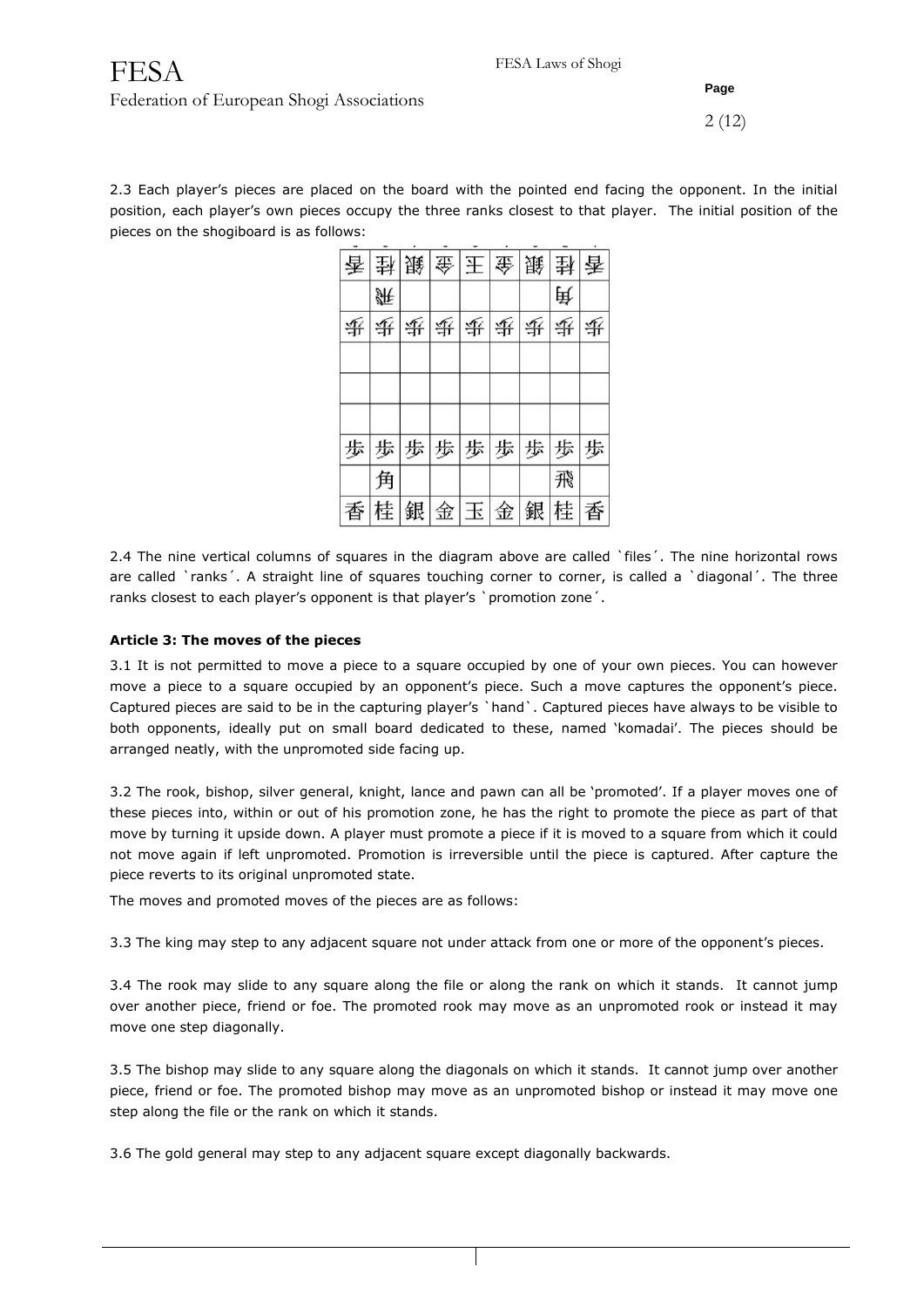3 (12)

3.7 The silver general may step to any adjacent square except straight backwards or sideways. The promoted silver general may step to any adjacent square except diagonally backwards (i.e. it has the same move as a gold general).

3.8 The knight may jump to either of the two squares located two steps forward and one step sideways. The promoted knight may step to any adjacent square except diagonally backwards(i.e. it has the same move as a gold general).

3.9 The lance may slide to any square forwards along the file on which it stands. It cannot jump over another piece, friend or foe. The promoted lance may step to any adjacent square except diagonally backwards (i.e. it has the same move as a gold general).

3.10 The pawn may step forward to the square immediately in front of it on the same file. The promoted pawn may step to any adjacent square except diagonally backwards (i.e. it has the same move as a gold general).

3.11 A player with one or more pieces in hand can choose to 'drop' one of these pieces onto an unoccupied square on the board instead of moving one of his pieces already on the board. Pieces are always dropped unpromoted. Note that there are three cases where dropping a piece is illegal:

- (a) A pawn cannot be dropped onto a file where the player already has one or more unpromoted pawns.
- (b) A piece cannot be dropped onto a square from where it can never legally move. Thus a player cannot drop a pawn or a lance onto his opponent's back rank or a knight onto either of his opponent's back two ranks.
- (c) A pawn cannot be dropped to deliver an immediate checkmate.

3.12 A player is not allowed to continuously check the opponent's king (`perpetual check`) such that the same position is repeated more than three times.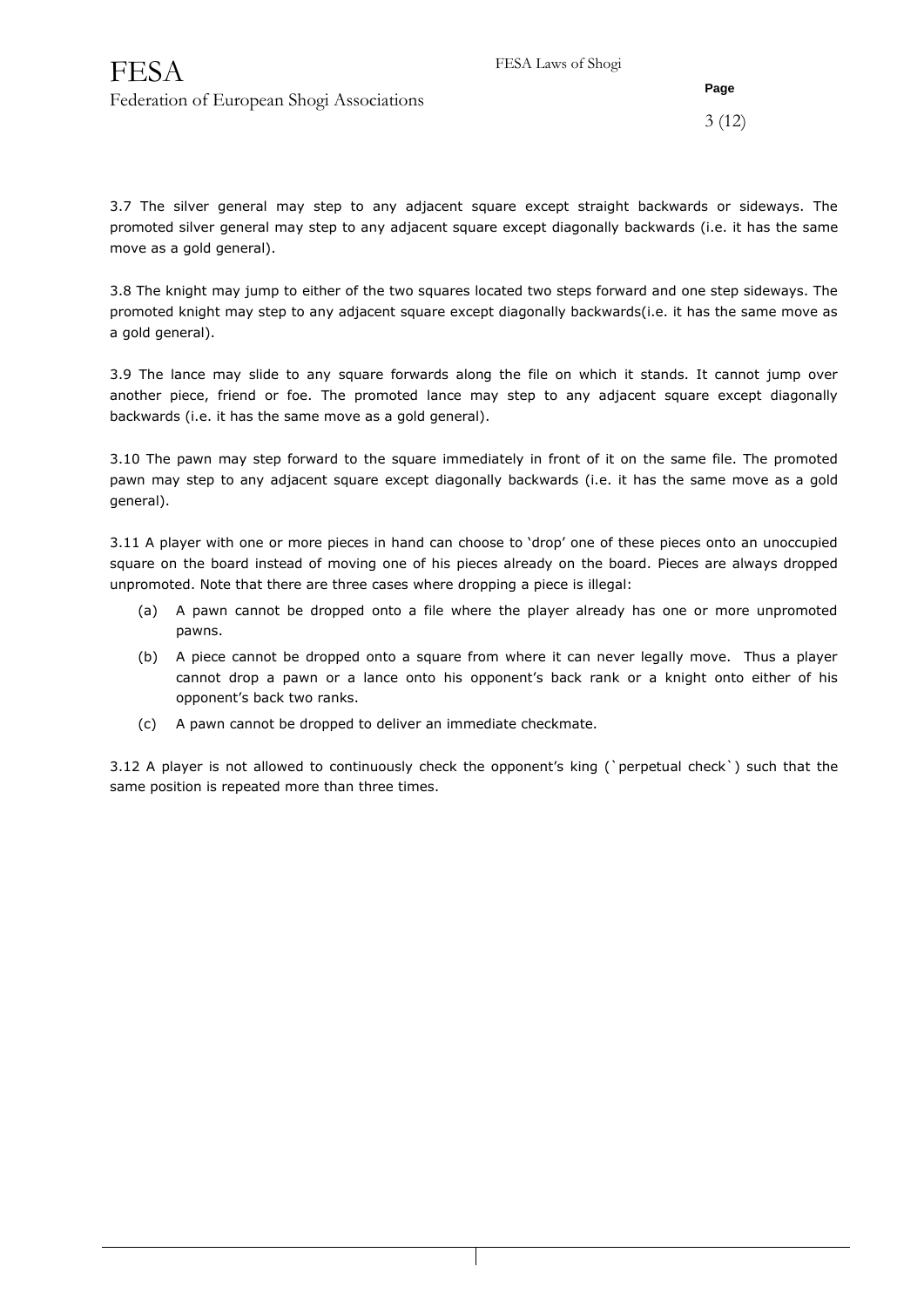| Piece |                                                             | Move | Promoted move        |
|-------|-------------------------------------------------------------|------|----------------------|
| K.    | 丟捐<br>King<br>ôshô<br>and<br>gyoku shô                      | 王    | King doesn't promote |
|       | 罢兵<br>Pawn<br>$f u h y \hat{o} \rightarrow$<br>tokin        | 歩    | C                    |
|       | Lance<br>kyôsha →<br>narikyô                                | 香    | 杏                    |
|       | 祖<br>Œ<br>Knight<br>keima $\rightarrow$<br>narikei          | 佳    | 圭                    |
| S     | 銀將<br>Silver<br>general<br>gin shô $\rightarrow$<br>narigin | 銀    | 全                    |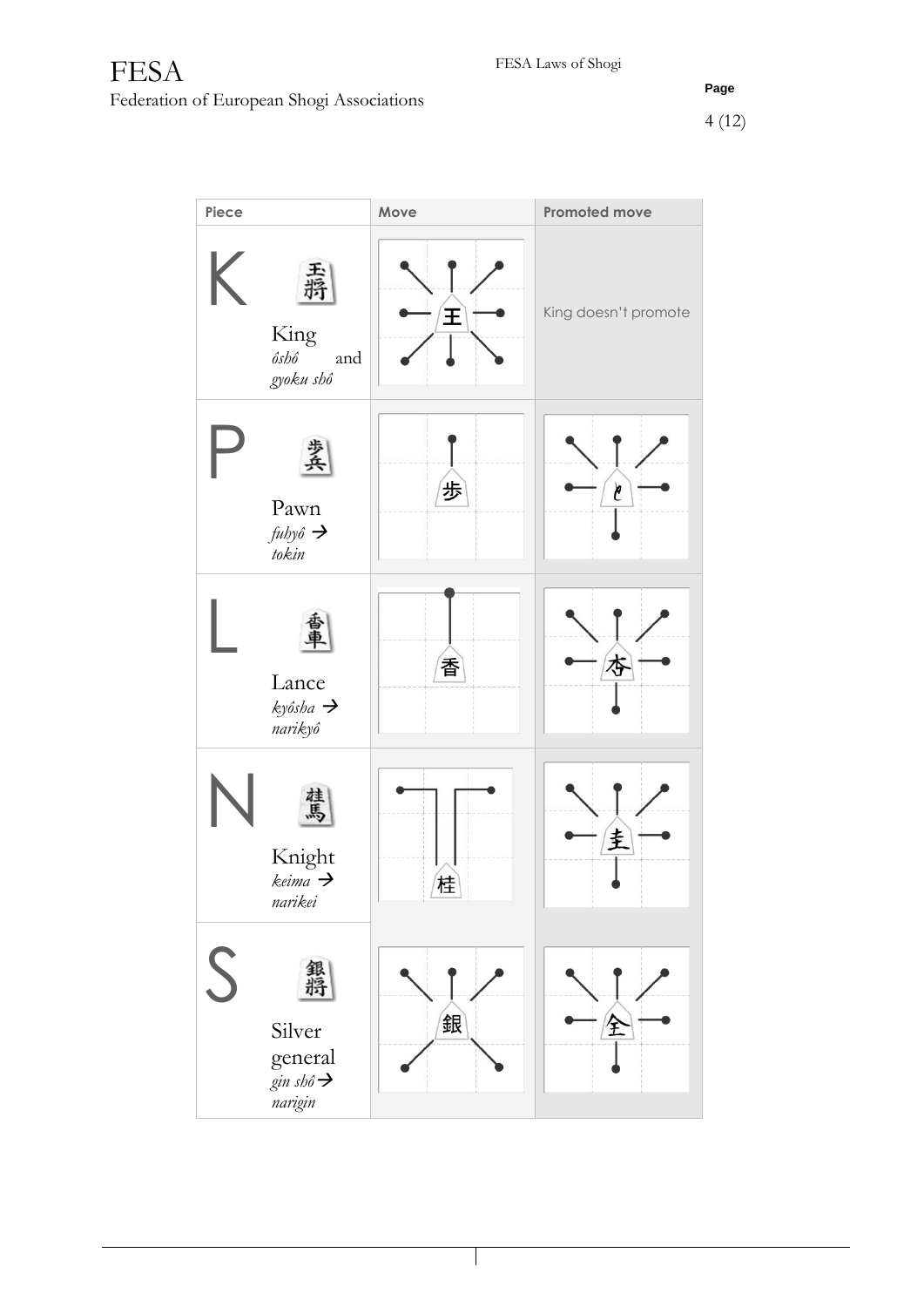

## **Article 4: The act of moving the pieces**

4.1 Each move should be made entirely using the one single hand. This hand should be also used to stop the clock (with reference to article 8.7.(a)).

4.2 A player having the move may adjust pieces on the board, or touch one of his own pieces in hand without being obliged to move, capture or drop the touched piece. A player not having the move may adjust the pieces on the board and arrange pieces in his hand, as long as it will not disturb the opponent.

4.3 When a piece has been placed on the board and released, it cannot then be picked up again and moved to a different place and the decision regarding the possible promotion may not be changed.

4.4 A capture should be made by first removing the captured piece to hand and then making the capturing move on the shogiboard. In the case of a capture by a similar piece, it is not allowed to first turn the captured piece around and then remove the capturing piece from the shogiboard to hand.

4.5 Captured pieces have always to be visible to both opponents, ideally put on small board dedicated to these, named 'komadai'.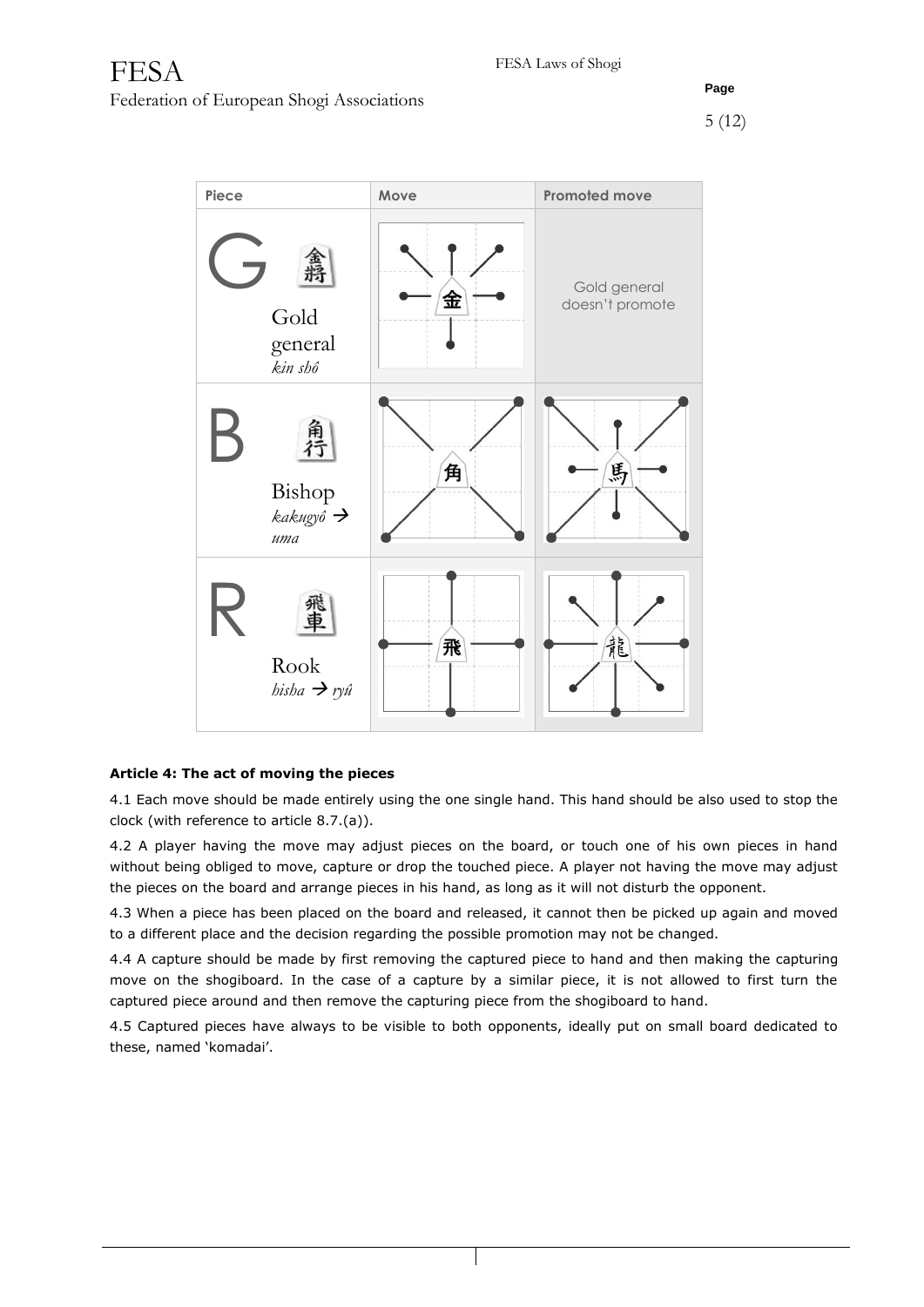6 (12)

#### **Article 5: The completion of the game**

- 5.1 (a) The game is won by the player who checkmates his opponent's king (see Article 1.2). This immediately ends the game, provided that the move producing the checkmate was legal.
	- (b) Assuming that there is not a checkmate position on the board, the game is won by the player whose opponent declares that he resigns.

5.2 The game can be stopped and declared a draw, `sennichite`, if any identical position is about to appear or has appeared on the shogiboard at least four times, including same pieces in hand for each player and same player to have the turn. Note that some of the moves producing the repetition can be checks, but continuous checks by one side are illegal (see Article 3.12).

5.3 For the purposes of finishing of the games, in which there is no realistic prospect of checkmate, a "27 point Declaration System" applies.

The declarer (the player who seeks to declare win), while having the turn to play, first announces his will to declare win before making his next move. And then, he stops the clock and suspends the game.

If the position at that point meets all the requirements listed below, the declarer wins the game.

- 1. Declarer's King is in the declarer's promotion zone;
- 2. Declarer has at least 28 points if Sente, 27 points if Gote. For the purposes of the counting:
	- pawns, lances, knights, silvers and golds are worth 1 point each (regardless if they are unpromoted or promoted);
	- rooks and bishops are worth 5 point each;
	- kings are not counted.
- 3. The pieces to be counted are only those in the opponent's camp, and his hand pieces.
- 4. Declarer has at least 10 pieces in the opponent's camp other than his King.
- 5. Declarer has his thinking time or Byo-yomi left.
- 6. Declarer's King is not in check.

If any of the above requirements is not met, the declarer loses the game.

5.4 The players are not allowed to offer or accept a draw unless the conditions for a draw in accordance with article 5.2 is met.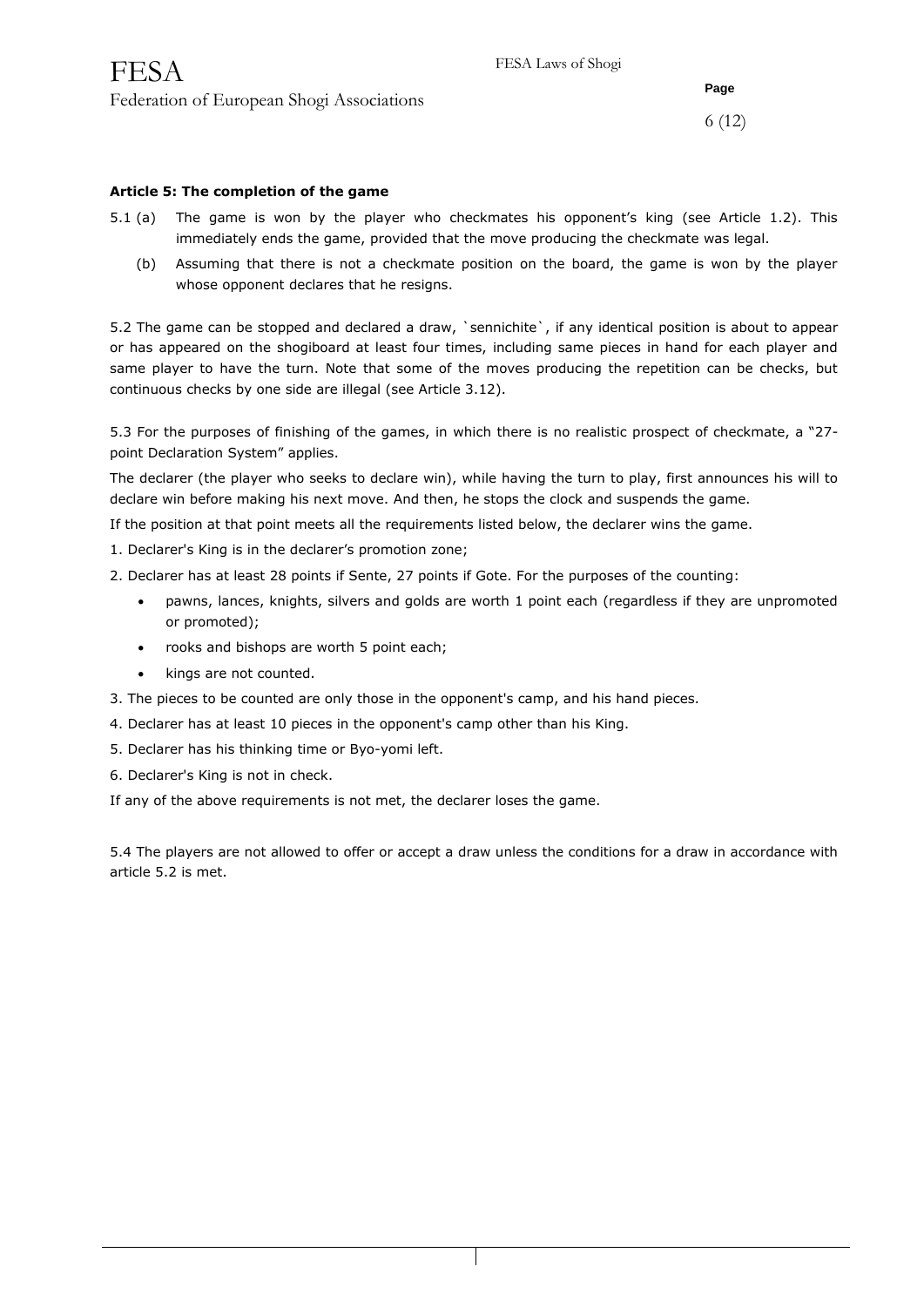7 (12)

## **COMPETITION RULES**

## **Article 6: Playing material**

6.1 Competition games shall be played with traditional shogi pieces, i.e. displaying 1 or 2 kanjis written in a usual style. Other kind of pieces might be used only in cases described in Article 6.3. The sole preference of a competition organiser to use a different kind of pieces is not a reason to use it.

6.2 It is the responsibility of the competition organiser to provide appropriate material to the players.

6.3 The competition organiser may provide other material for the purposes of the beginner players (as described in Article 17.2) or if he is not able to provide enough proper material for all players. In those cases, the board and the pieces which are used should be adjusted to the level of players (e.g. any educational pieces with arrows should be put on tables which are used by the beginner players) and should not be confusing for the experienced players (e.g. each piece should display kanji).

6.4 Players are expected to use the provided material. If both players agree to use another type of material, they may do so.

## **Article 7: Deciding which player to start the game**

**7.1** Unless the competition rules or the arbiter states otherwise the selection of the player to start the game is decided by tossing pawns (`furigoma´). For the furigoma the player with the higher rank, or with equal ranks the more senior player, takes five pawns in his hands, shuffles and then drops the pawns either on the shogiboard or beside it. If the majority of pawns land with their unpromoted side showing, the player who tossed the pawns makes the first move in the game (is sente). If the majority of pawns land with their promoted side showing, then the player who did not toss the pawns makes the first move (is sente). Only pieces lying flat are counted. Pieces resting on their edges or leaning on another piece are not counted. Pieces falling off the shogiboard or onto the floor are counted as long as they lie flat. If no majority is obtained, a new furigoma is performed again using all five pawns. Note that if the result of the furigoma is 2-1, 2-0 or 1-0 for either player this counts as a majority and the furigoma is completed.

7.2 If either of the players are not present at the shogiboard when the game is due to start, the arbiter will perform the furigoma.

#### **Article 8: The shogi clock**

8.1 A `shogi clock´ is a clock with two time displays, connected to each other in such a way that only one of them can run at one time. During a game, the act of stopping one clock causes the other to start. `Clock` in the Laws of Shogi means one of the two time displays. `Flag fall` means the expiration of the allotted time for a player.

8.2. When playing a game using a shogi clock, each player must normally make all of his moves within an allocated period of time. With some types of clock it is possible to allocate a non-accumulative additional amount of time (`byo-yomi`) for each move after the basic allocated time period has been used up. It is also possible to allocate an additional accumulative amount of time for each move. Whichever system is used, it must be specified in advance.

8.3. Some electronic shogi clocks freeze when the allocated time has been used up. Mechanical clocks have a `flag`, which falls when the allocated time has been used. In either case, to claim a win on time, the claimant must stop both clocks and notify the arbiter. For the claim to be successful the claimant's flag must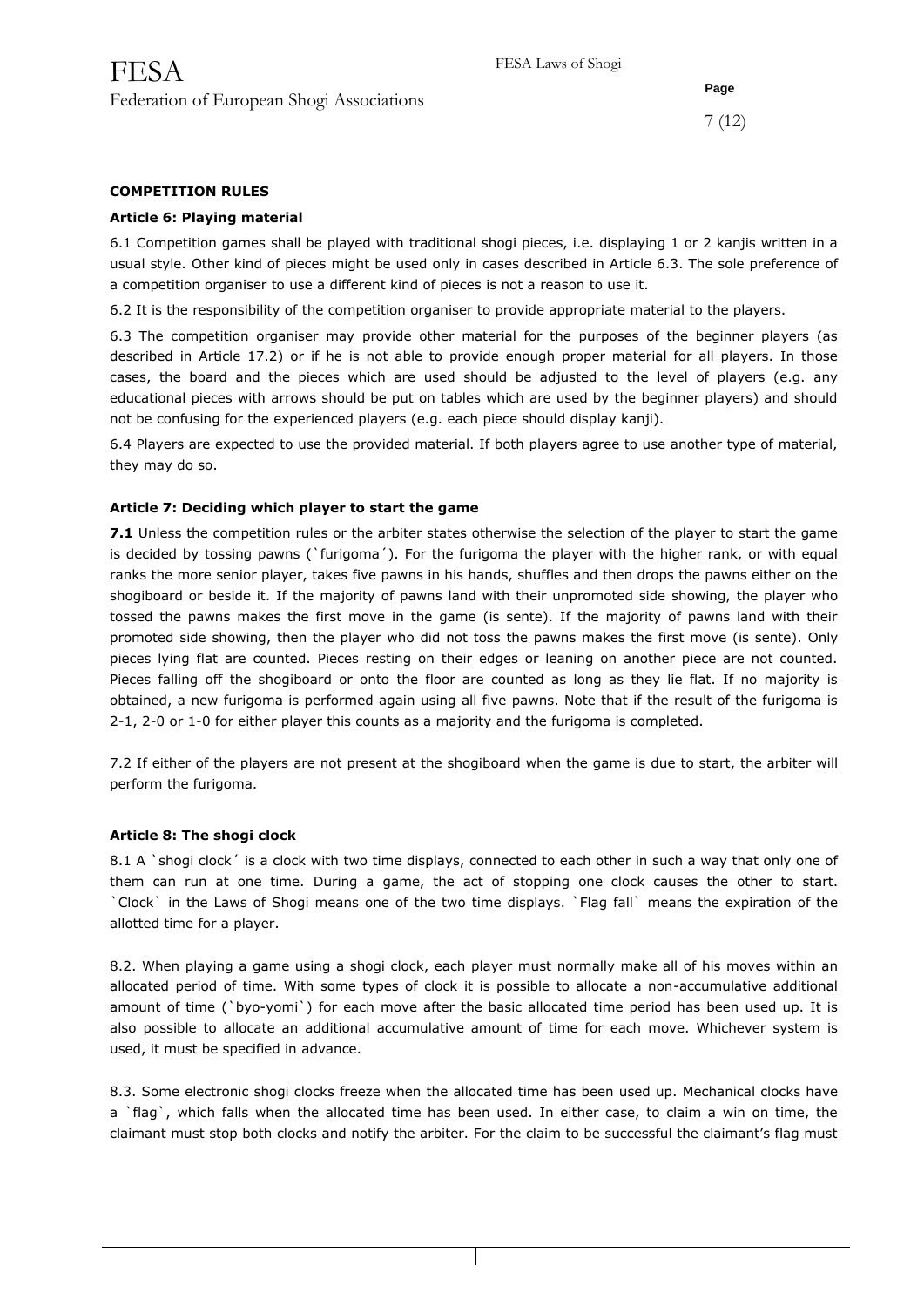## 8 (12)

remain 'up' (unfrozen or unfallen) and his opponent's flag 'down' (frozen or fallen) after the clocks have been stopped. If both players flags are down (frozen or fallen) then the game shall be declared a draw.

8.4. As long as the arbiter or an organiser does not decide on which side of the board the shogi clock is placed, this decision is up to gote.

8.5 At the time determined for the start of the game the clock of the player who should make the first move is started, either by the gote player or by the arbiter.

8.6. A player who arrives at the shogiboard after his allocated time has been entirely used up shall lose the game.

8.7 (a) During the game each player, having made his move on the shogiboard, shall stop his own clock and start his opponent's clock without delay, unless the move that was made ends the game (see Articles 5.1, 5.2 and 5.3) A player must always be allowed to stop his clock once he has made his move, even if the opponent replies to the move immediately.

The time between making the move on the shogiboard and stopping his own clock and starting his opponent's clock is regarded as part of the time allotted to the player.

- (b) A player must stop his clock with the same hand with which he made his move. It is forbidden for a player to keep his finger on the clock button or to `hover` over it. Improper clock handling shall be penalised in accordance with Article 12.4.
- (c) The players must handle the shogi clock properly. It is forbidden to punch it forcibly, to pick it up or to knock it over. Improper clock handling shall be penalised in accordance with Article 12.4.
- (d) If a player is unable to use the clock, an assistant may be provided by the player to perform this operation, after agreement of the arbiter. If necessary, the player's clock shall be adjusted by the arbiter in an equitable way.

8.8 A flag is considered to have fallen only when either player has made a valid claim to that effect, in accordance with Article 7.3. The arbiter (or anyone else!) shall refrain from signalling a flag fall.

8.9 Except where Articles 5.1, 5.2 or 5.3 apply, if a player's flag fall, the game is lost by the player.

8.10 Every indication given by the clocks is considered to be conclusive in the absence of any evident defect. A shogi clock with an evident defect shall be replaced. The arbiter shall replace the clock and use his best judgement when determining the times to be shown on the replacement.

8.11 Except where Articles 5.1, 5.2 or 5.3 apply, if both flags have fallen and it is impossible to establish which flag fell first, then the game is drawn. In a competition, a drawn game is usually replayed (see Article 11.1).

8.12 Rules regarding the stopping of clocks:

- a) If the game needs to be interrupted, the arbiter shall stop the clocks.
- b) A player may stop the clocks only in order to seek the arbiter's assistance.
- c) The arbiter shall decide if and when the game is to be restarted.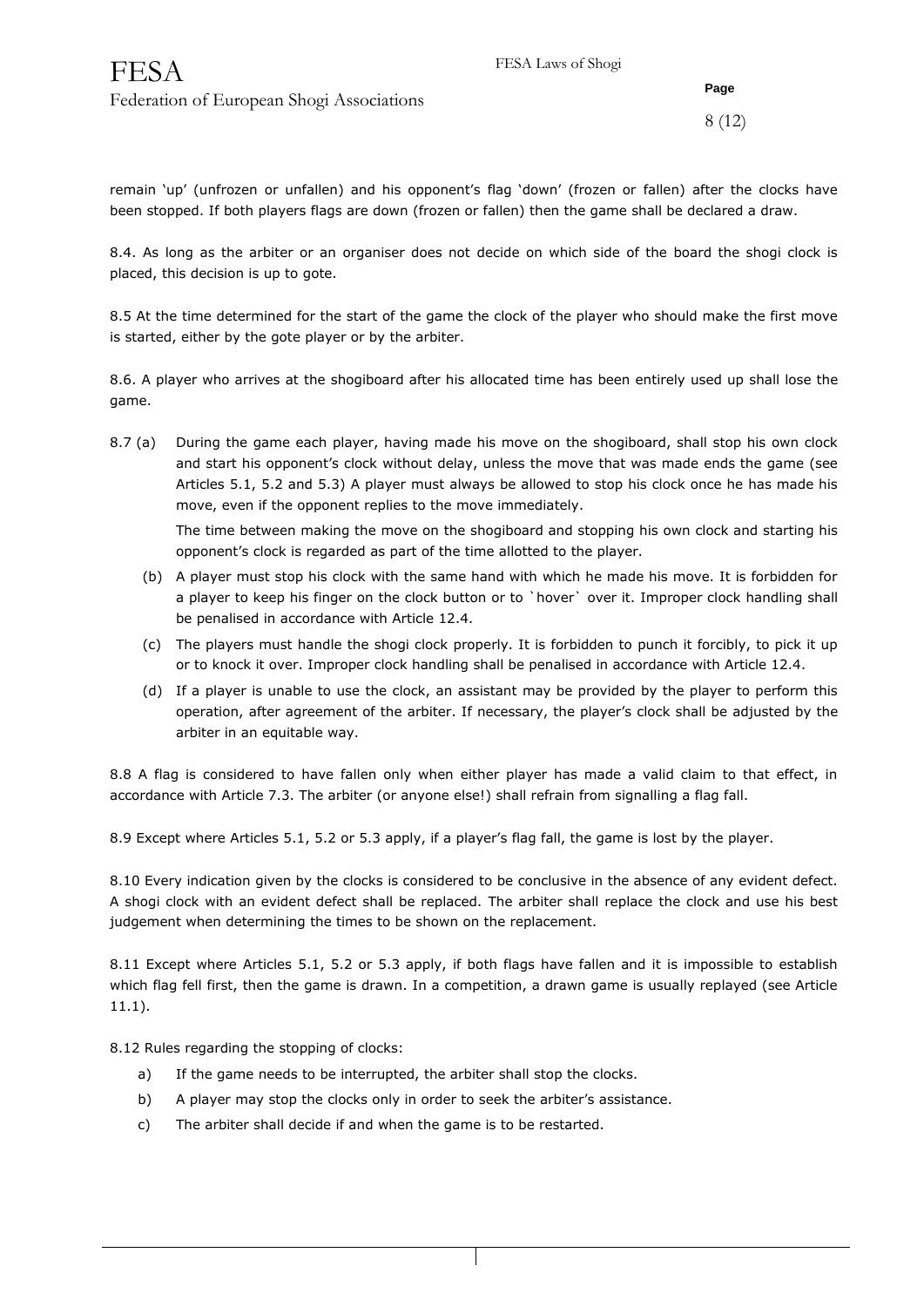9 (12)

d) If a player stops the clocks in order to seek the arbiter's assistance, the arbiter shall determine if the player had any valid reason for doing so. If it is obvious that the player has no valid reason for stopping the clocks, the player shall be penalised according to Article 13.4.

8.13 Both players have a common responsibility to set up the shogi clocks correctly before the game, both as regards basic and additional allocated thinking time and any sound signals. If an incorrect set-up is noted during the game the arbiter shall correct the set up and use his best judgement when determining the times to be set on the shogi clock.

## **Article 9: Irregularities**

9.1 If, during a game, it is found that the initial position of the pieces was incorrect, the game shall be cancelled and a new game played.

9.2 If a player displaces one or more pieces, he shall re-establish the correct position on his own time. If necessary, either the player or his opponent shall stop the clocks and ask for the arbiter's assistance. The arbiter may penalise the player who displaced the pieces according to Article 13.4.

9.3 A player is not allowed to start his opponent's clock if he has not made a move in accordance with Article 4.3 or if his pieces are displaced. The arbiter may penalize a player who mistakenly starts the opponent's clock according to Article 13.4.

9.4 After having made an illegal move (as variously defined in Articles 1, 3 and 9) then the opponent is entitled to claim the game. He should do this by pointing out the illegal move to his opponent and then, if necessary, he should stop the clocks and inform the arbiter.

A claim regarding an illegal move cannot be made after the claimant has made a move in reply to the illegal move, unless the position still is illegal at the time of the claim. This would be the case if:

- a) The opponent's king is in check while not having the move; or
- b) The opponent has more than one unpromoted pawn on the same file ('nifu'); or
- c) The opponent has an unpromoted piece in a position from where it never will be able to move.

Note that a player can only claim a win based on one of the above illegal positions when that player has the move.

9.5 Capturing a king that has been left in check is not itself an illegal move. This should be considered as a claim against the previous illegal move that left the king in check. The player capturing the king wins the game and this immediately ends the game.

9.6 If the pieces of the opponent do not fulfill conditions described in point 4.5., the player who has the move may ask the opponent to arrange them, or to confirm, which pieces he has on a hand. If – after this request – the opponent is constantly keeping his pieces disarranged, it might be a basis for the penalty from the judge according to Article 13.4

9.7 It is not allowed for an outside party to point out an illegal move or position. Players or spectators doing this shall be penalised according to Articles 13.4 and 13.7.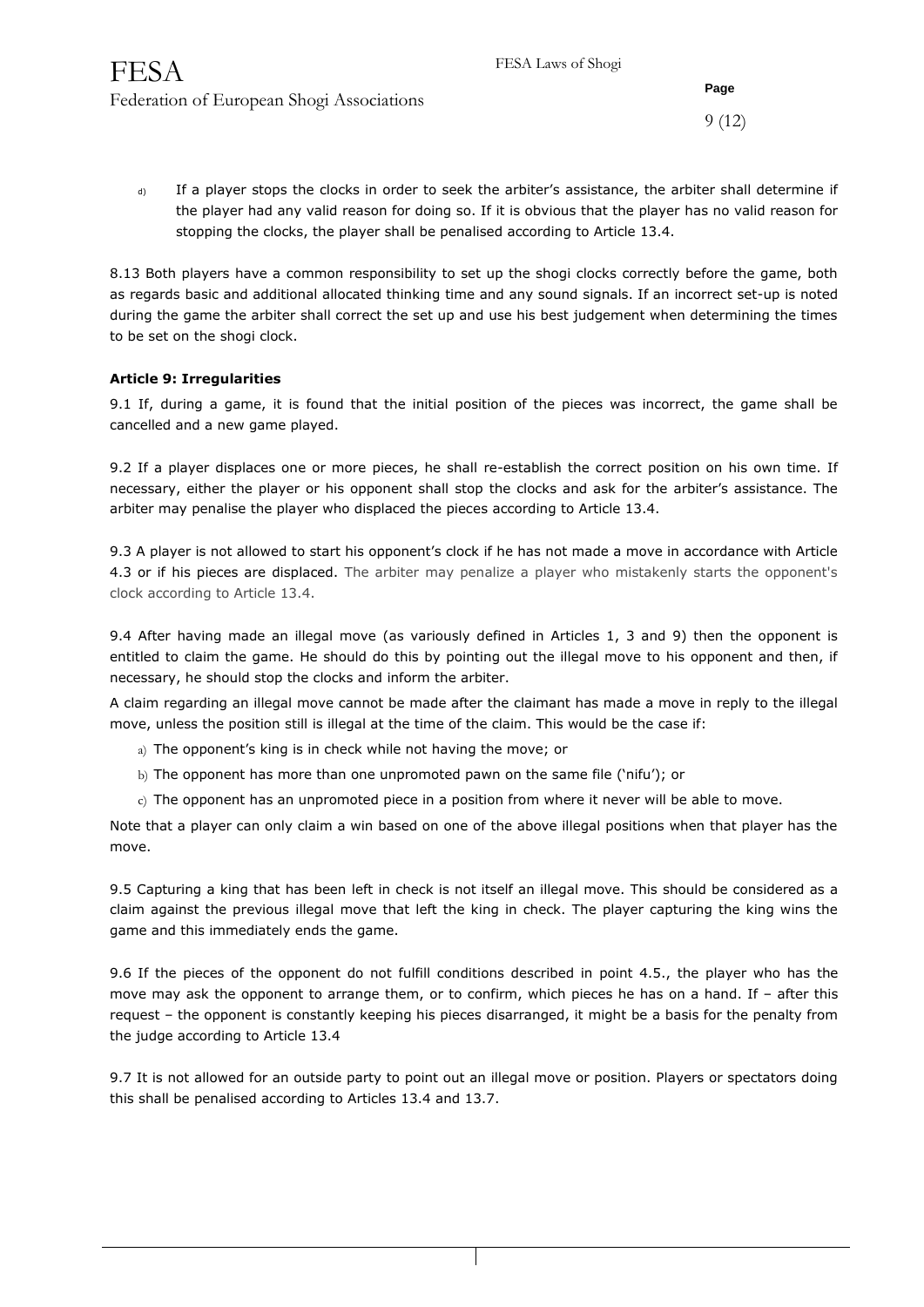10 (12)

## **Article 10: The recording of the moves**

10.1 Players are not required to record the moves unless the rules of the competition specify otherwise.

10.2 Players are eligible to use of an electronic device (application) for the purposes of the game notation as long as an opponent does not disagree.

10.3 If player is using of an electronic device for purposes of the game notation, it is his responsibility to ensure, that such device (application) is customised for the notation purposes and that the usage of such device (application) does not violate article 11.2.

#### **Article 11: The conduct of the players**

11.1 The players shall take no action that will bring the game of shogi into disrepute.

11.2 During play the players are forbidden to make use of any notes, sources of information, advice, to analyse on another shogiboard or to use any shogi engine.

11.3 No analysis of ongoing games is allowed in the playing area (but it is recommended to quietly analyse the just finished game with an opponent). Players who have finished their games shall be considered to be spectators to the other games rather than players.

11.4 It is forbidden to distract or annoy the opponent in any manner whatsoever.

11.5 Both players and spectators should turn off the sounds in mobile phones (and other electronic devices).

11.6 Infraction of any part of the above Articles may lead to penalties in accordance with Article 13.4.

#### **Article 12: Scoring**

12.1 Unless announced otherwise in advance, a player who wins his game, or wins by forfeit, scores one point (1), and a player who loses his game, or forfeits, scores no points (0).

12.2 Players who draw their game are required to commence a new game immediately, with the gote player from the first game having the first move. The time limit for the new game will be the time remaining on the player's clocks from the first game. This should be treated as a general rule.

12.3 If necessary from a time perspective, the competition organiser (with the agreement of an arbiter) may choose a different time conditions; e.g. if at least one player has more than 10 minutes, the general rule is used, and if both have less than 10 minutes – a blitz game with 8 minutes of time (without byo-yomi) is played. Regardless of the used time conditions, the game should be finished with a winner and loser decided.

Any change of the general rule should be announced before the tournament starts (if not, the general rule is used).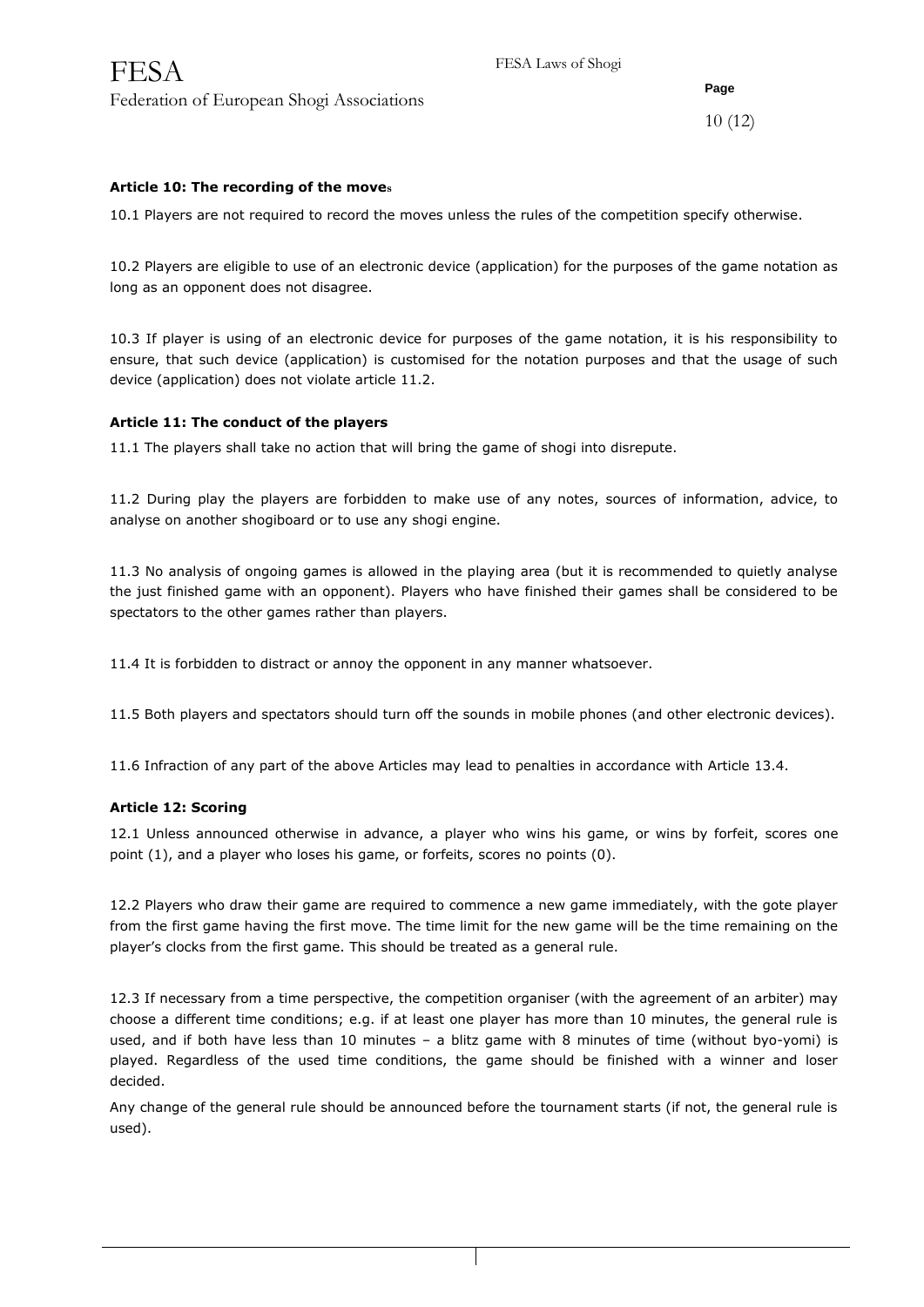11 (12)

## **Article 13: The role of the arbiter (see Preface)**

13.1 The arbiter shall see that the FESA Laws of Shogi are strictly observed.

13.2 The arbiter shall act in the best interest of the competition. He should ensure that a good playing environment is maintained and that the players are not disturbed. He shall supervise the progress of the competition.

13.3 The arbiter shall observe the games, especially when the players are short of time, enforce decisions he has made and impose penalties on players where appropriate.

13.4 The arbiter can apply one or more of the following penalties, as he judges to be appropriate:

- a) a warning,
- b) extra time on the clock of the opponent,
- c) a reduction of the remaining time of the offending player,
- d) loss of the game,
- e) expulsion from the event.

13.5 The arbiter may award either or both players additional time in the event of external disturbance of the game.

13.6 The arbiter is the only person which can intervene in a game, although only in cases described by the FESA Laws of Shogi. The arbiter shall especially refrain from informing a player that his opponent has completed a move or that the player has not pressed his clock, that the player has done an illegal move etc.

13.7 Spectators and players in other games are not permitted to discuss or otherwise disrupt a game. If necessary, the arbiter may expel offenders from the playing venue. In some exceptional cases, it is allowed to speak with a third person, as long as it is not related with the game itself (e.g. to ask for a drink or to record a game) and it is performed in a way which does not distract the opponent.

13.8 If an event is occurring that is not covered by the rules expressed in this document, arbiter's words apply.

#### **Article 14: Tournament pairing**

14.1 It is up to the competition organiser to decide which pairing system will be used for his tournament.

14.2 Players have to be informed in advance about pairing system selected. FESA recommends such information to be published when the tournament is announced.

14.3 Tournament arbiter is in charge of setting the pairing unless tournament published rules are different.